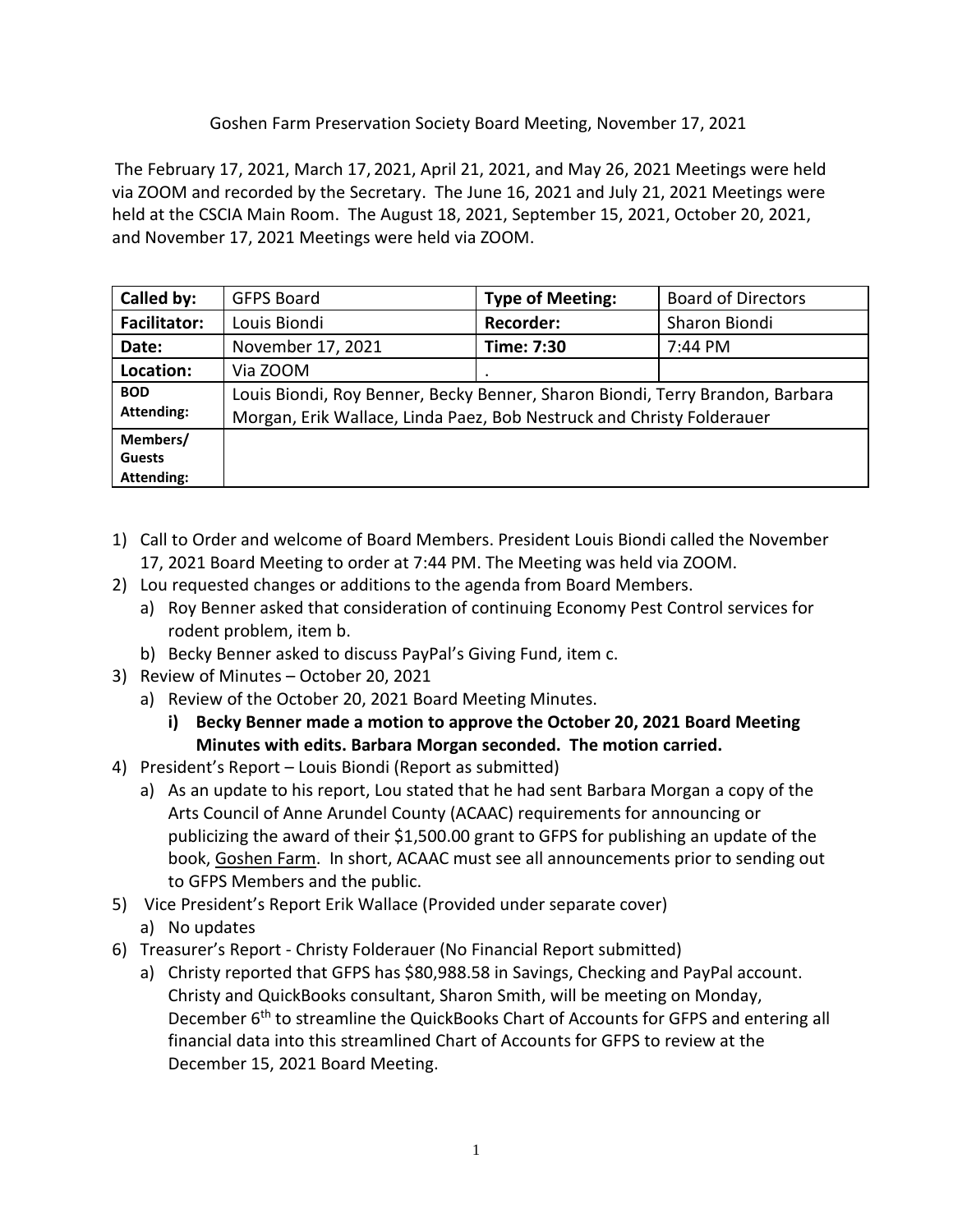- b) Christy also reported that all the financial data is on the computer donated to GFPS by Michael Buchet. Christy would like to go on-line with her financial reports so that Board Members can access this information. Board Members will be able to access and view "customer" information and generate reports for their own use but will not be able to add or change any data.
- c) Lou asked Christy to research the additional cost from QuickBooks for this on-line information access. **(Action Item:478-11-21)**
- d) Related to Becky Benner's addition to the Agenda regarding the Giving Fund, Christy gets a monthly report from PayPal on the Giving Fund total, but the report gives no names of donors. This concern by Becky specifically relates to donations for the Nature Play Space; some of which came through the Giving Fund. This concern will be further discussed under New Business, item 3.
- 7) Committee Reports
	- a) Building & Maintenance (Vacant)
	- b) Communications Barbara Morgan (Report as submitted)
		- i) Barbara had no additions to her report.
	- c) Educational Outreach Committee Terry Brandon (Report as submitted)
		- i) Terry stated that a Harbor School student has requested to do 45 hours of volunteer work at Goshen Farm. His mother, Dr. Dana Semos, lives across the street from Goshen Farm.
		- ii) Terry stated that his conversion to hydroponics in the Hoop House continues.
	- d) Events Erik Wallace (Report as submitted)
		- i) Erik reported that he had volunteers come to the Farm and they built 9 "quilt boxes" for the 9 active bee hives.
		- ii) Erik also reported that he had money to give to Christy from the sale of honey in 2021.
	- e) Financial Development Lou Biondi (Report included in President's Report)
	- f) Garden Bob Nestruck (Report as submitted)
		- i) Bob corrected his report to state that Sharing Garden plot 53 is available to rent.
		- ii) Bob, Diane Kinsley, Tracy Smith and other volunteers have been working on luffa squashes and soaps and various jalapeno sauces to sell as a fundraiser. They will announce a sale date to be held at the Farm when they have arranged a date.
	- g) Grounds Roy Benner (Report as submitted)
		- i) Roy reported that David (Davey) Kaiser, Boy Scout Troop 995, completed his Eagle Scout Project. David completed rebuilding a new walkway from the Tenant House to the gravel parking lot.
	- h) History & Research Scott Powers (No report submitted)
	- i) Membership -Becky Benner (Report as submitted)
		- i) Since 2012 Becky stops the new Membership total at the end of August (as we decided by Board agreement that if a Member joined in September through December that membership would be valid through the next year.) Counting these carryover Members, we have 238 Membership Units for 2021 as of this Meeting.
	- j) Members at-large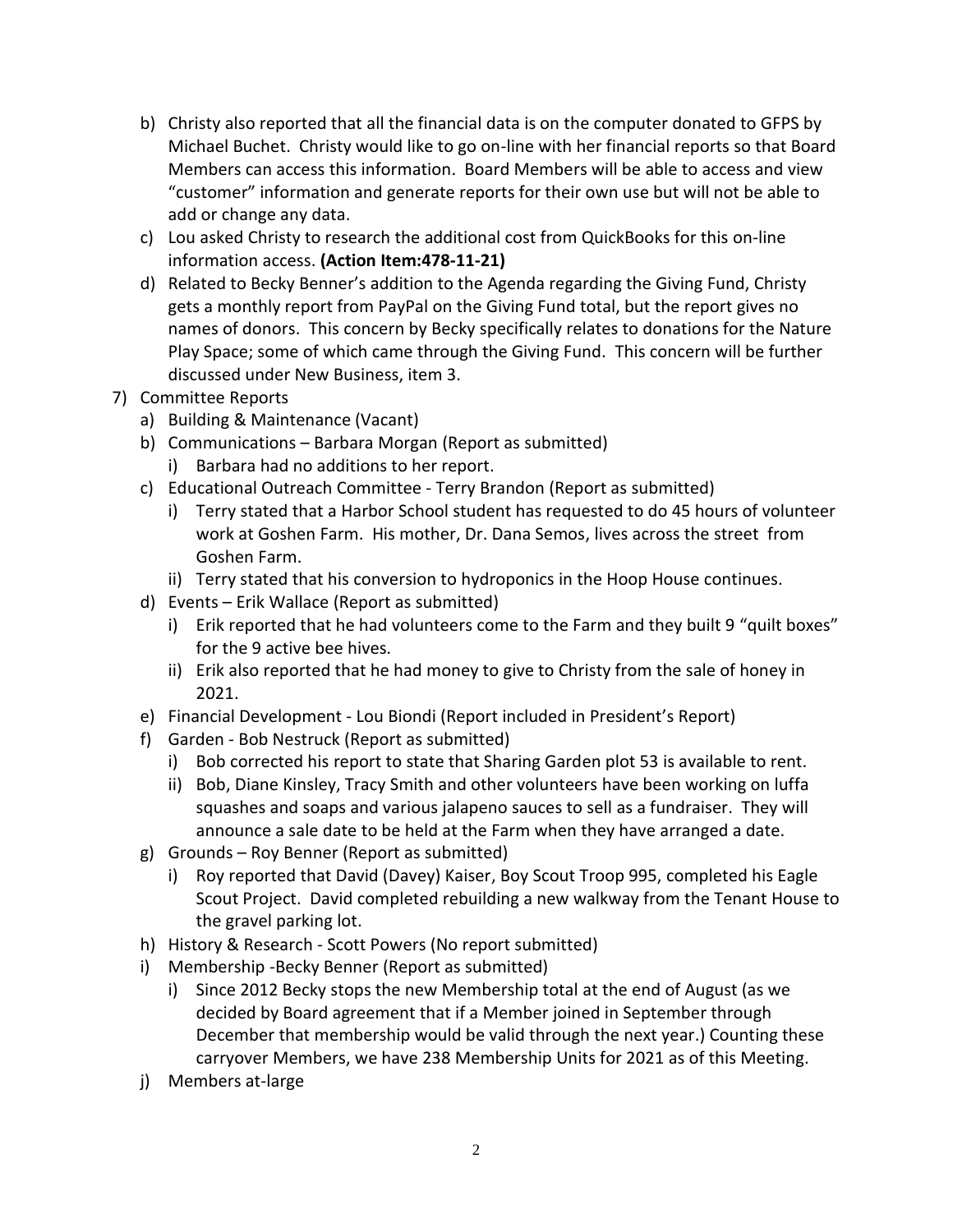- i) Linda Paez stated that she put a "blurb" in the November GFPS Newsletter seeking interested volunteers to help create and or participate in a Docent Program at Goshen Farm.
- ii) With regards to locating information on slaves who worked at Goshen Farm and gathering other historical information related to life on the Broadneck Peninsula, Linda reached out to Pastor Stephen Tillett of Asbury Broadneck United Methodist Church (ABUMC). With the pastor's help, Linda was able to contact Maddie . There is a Zoom meeting scheduled on December  $1<sup>st</sup>$  at 6 pm. Those interested in attending should email Linda Paez for the log-on information.
- iii) Lou Biondi gave Linda Elinor Thompson's name. Elinor Thompson is a Commissioner on the Maryland Commission on African American History and Culture. This may serve as an introduction for GFPS to ABUMC.
- 8) Review of Action Items and Recurring Action Items
	- a) As relates to **(Action Item: 471-10-21),** Ask Shannon if GFPS can have a link to Weather Underground on our website. Shannon stated that **"**Weather Underground" needs the Station ID number, the key, and a "Weather Underground" Account for Shannon to put a link on our website. Bob will also need to investigate the cost of having a "Weather Underground" Account. Add this information to this action.
	- b) **(Action Item: 472-10-21),** Notify the Gardeners on the new Sharing Garden Facebook page and email that Goshen Farm has a "carry in-carry out" policy and they need to take discarded gardening items home to dispose of. Bob needs to hold sending out this information until January, 2022 when the Sharing Garden plots are renewed, and vacated plots are rented.
	- c) Secretary will keep this in as a reminder for the Treasurer until the Board knows that this has been verified by the Treasurer. As relates to completed **(Action Item: 453-05- 21),** Lou reminded Christy that based on his research, GFPS's Treasurer will need to File a **Maryland Annual Update of Registration Form by April, 2022** but no later than August 2022 as we will have met the \$25,000.00 threshold when GFPS files taxes for 2021. Additional forms may need to be filed. A call to Charities and Legal Services Division at 410-974-5534 to verify this is recommended. The email is [dlcharity\\_sos@maryland.gov](mailto:dlcharity_sos@maryland.gov) .
- 9) On-going Business
	- a) Arts Council of Anne Arundel County Grant to GFPS
		- i) Lou reported that he had submitted the grant application to the Arts Council of Anne Arundel County (ACAAC) in late October for the matching grant to edit and print the revised book, Goshen Farm. He received a confirmation letter from April Nyman, Executive Director of ACAAC on November 11, 2021 that GFPS had been approved for the \$1,200.00 matching grant. The grant period is from December 1, 2021 to June 30, 2022.
- 10) New Business
	- a) Finalize GFPS commitment for participating in Maryland Day and notify Four Rivers Heritage Area (FRHA).